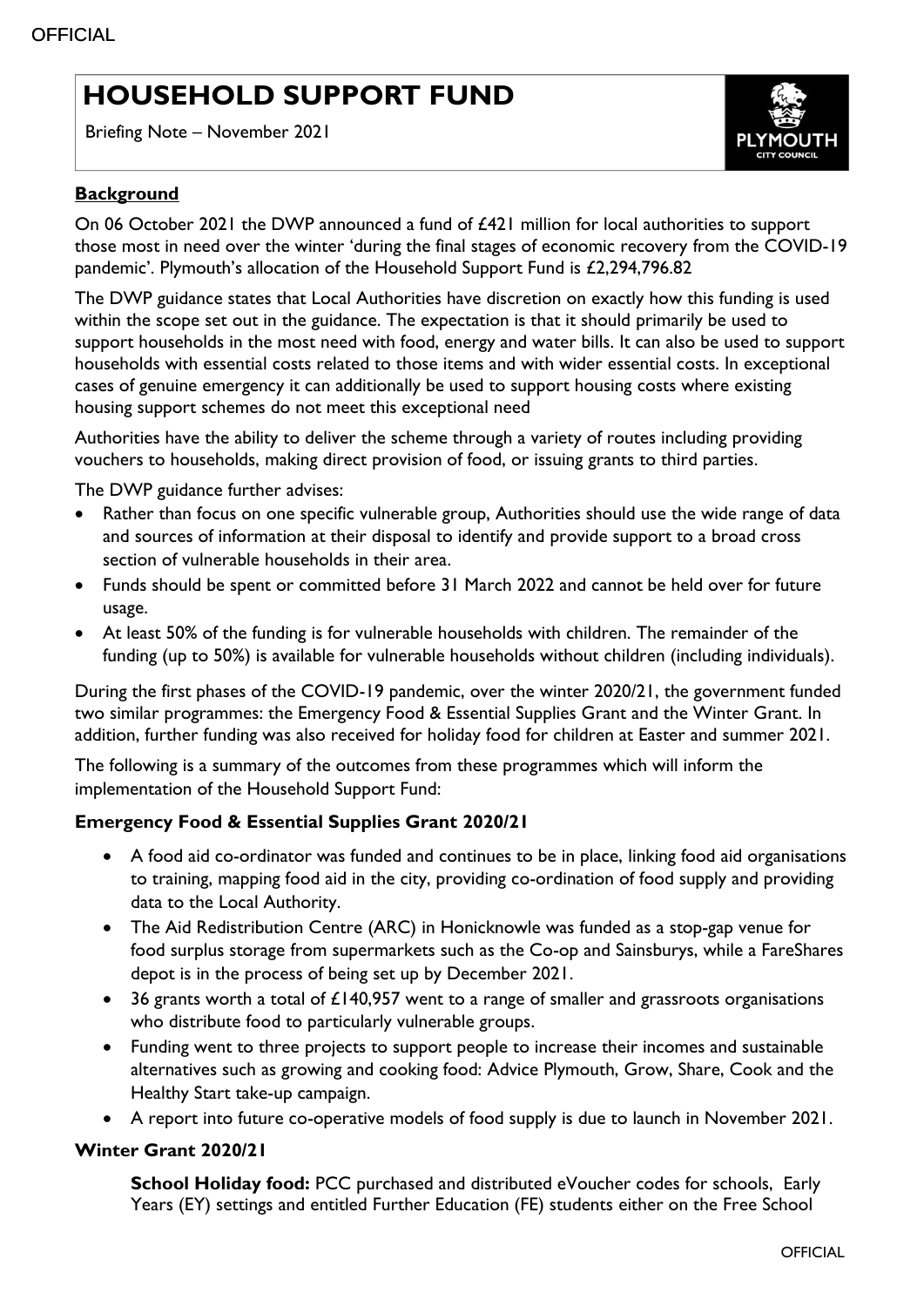Meals Register or considered to be at risk of hardship and food poverty. For Christmas 2020, February half-term and Easter, eVoucher codes to the value of £15.00 per week for each child or young person could be redeemed at Sainsbury's, Tesco, Morrison's, Asda, M&S Food and Waitrose. At PCC request, Aldi was added to the portfolio of supermarkets from February half-term onwards

#### **Other vulnerable groups:**

- £8,723 allocated for white goods for the homeless via Community Connections.
- Community Connections and Caring for Carers distributed winter warmth packs to young and adult carers.
- Community Connections distributed food and essentials to Asylum Seekers and Refugees.
- A further £76k was distributed to food aid organisations via a small grants programme.

**Energy:** Plymouth Energy Community (PEC) distributed £290k worth of support for energy costs as follows:

- Grants for fuel bills
- Prepayment meter vouchers
- Boiler repairs/gas safety checks
- Winter warmth packs blankets, oil filled radiators etc. for distribution and for partners like the Red Cross, Covid volunteers, Children's Centres.

## **Impact of COVID and rationale for use of Grant**

In June 2021 Devon County Council commissioned some research into food insecurity which included a primary research survey of residents. The research demonstrated that COVID has had a negative impact on the food security status of many households. The main groups at risk are low income households with children, in particular single parents and those with higher numbers of children, and people with mental health issues. This is also the outcome of national research which suggests that this will also be the case in Plymouth. The research recommended that there are creative ways to reduce the feelings of shame associated with needing food aid such as:

- Combining food support with other activities such as a drop-in café
- Emphasize the waste reduction element of food redistribution
- Pre-emptively identifying families through schools before they reach crisis point
- Increasing the extent to which families can choose the contents of their own food parcels
- Encouraging community larders where people can pick up food surplus locally a 'sharing' culture

We will use this above research in our grant making process as recommended below.

It is difficult to provide people with direct funding towards their water bills as South West Water provide their own support to vulnerable groups, such as reduced tariffs etc. However, it is likely that if people are supported with reducing their fuel bills then this will leave them with additional disposable income to pay for their water. Whilst the Household Support Grant cannot be used for debt advice, Advice Plymouth have been raising awareness within local food aid organisations about their benefits and debt advice services and they work closely with PEC. We can continue to promote these services during this winter for people in water debt.

As has been flagged in the media, there is likely to be a significant increase in energy bills over the next few months. This will particularly affect people when their winter bills arrive in February/March. It is therefore proposed to allocate a significant proportion of funding to this element of the programme.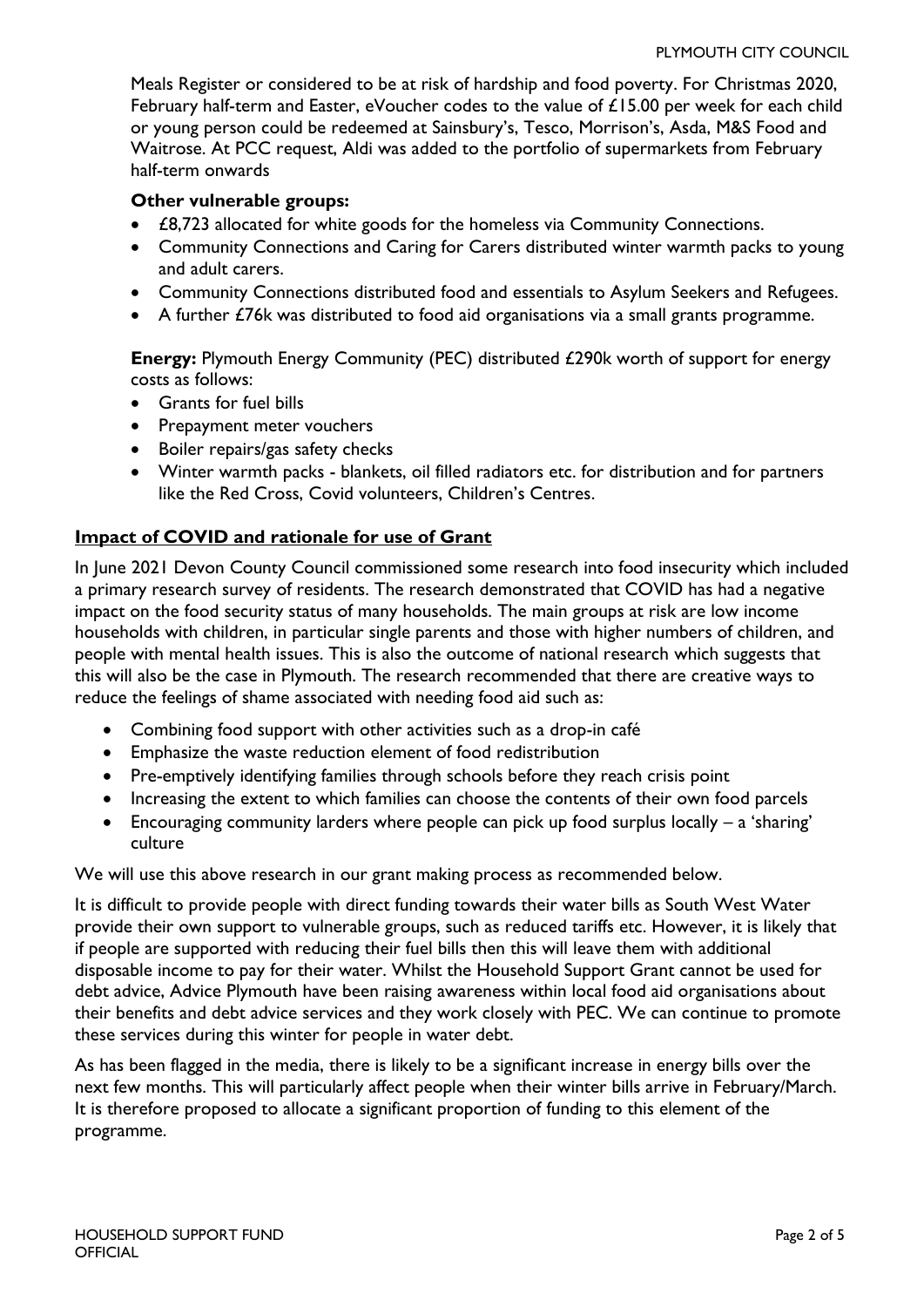# **Household Support Grant Recommendations:**

Due to the upcoming October half-term and the urgent need to ensure families with children can access food, it has already been agreed to allocate funding for food vouchers via an Executive Decision signed by the Leader for delivery by Wonde Limited, to a maximum value of £1m for the school holidays. This will cover October half-term, Christmas, February half-term and Easter. The proposal is to purchase eVoucher codes for use in supermarkets to the value of £15 per week per child or young person. We are waiting for confirmation from the DWP that we can purchase eVoucher codes for Easter 2022 as this falls in April, outside of the timescales of the grant, however, indications from a conference call with the DWP are that this will be acceptable. The number of children expected to benefit each week is between 11,000 and 12,000. The food vouchers will be directed to those children on the Free School Meals register or considered to be at risk of hardship and food poverty. The new voucher company have a longer list of supermarkets than previously.

## **Recommendation for use of Household Support Grant from October 2021 to March 31st 2022 in addition to school holiday food, as follows:**

The proposed budget is based on the expenditure from last winter, but with some increases in particular for energy costs. It is also proposed to hold back some funding as a 'contingency' which will enable the position to be reviewed in the New Year and also to respond to any emerging needs. This will also enable a decision to be made on whether or not to fund Community Meals based on the available budget.

- 1. To open a grants scheme for Food and other Essential Supplies which will have the following aims:
	- (i) To encourage organisations to consider ways in which they can reduce the stigma that people feel in needing food aid as outlined above.
	- (ii) To increase the capacity of smaller and grassroots organisations to cope with likely increased demand for food aid during the winter as people face increases in the cost of living and fuel bills.
	- (iii) To provide funding to organisations who are able to reach particularly vulnerable groups of people including: the newly unemployed and those applying for Universal Credit, the homeless, frail older people, families with young children on low incomes, people with disabilities, mental health issues and long-term conditions, Refugees, Asylum Seekers with no recourse to public funds and the financially insecure. To also ensure that anchor organisations such as Wellbeing Hubs and Children's Centres can distribute food to local people and families who are struggling. All of this funding will be awarded with agreed outcomes, for example, to increase the opening hours of the food banks and the number of times that people can access support.
	- (iv) To support organisations which are developing self-help approaches to food, in particular growing and cooking food, food clubs, community larders etc.
- 2. To fund the administration costs of Food Plymouth to provide support to the food grant application process, in particular supporting smaller food aid organisations to apply and providing advice on sustainable models.
- 3. To fund Plymouth Energy Community to provide support as previously:
	- $\triangleright$  Grants for fuel bills
	- $\triangleright$  Prepayment meter vouchers
	- $\triangleright$  Boiler repairs/gas safety checks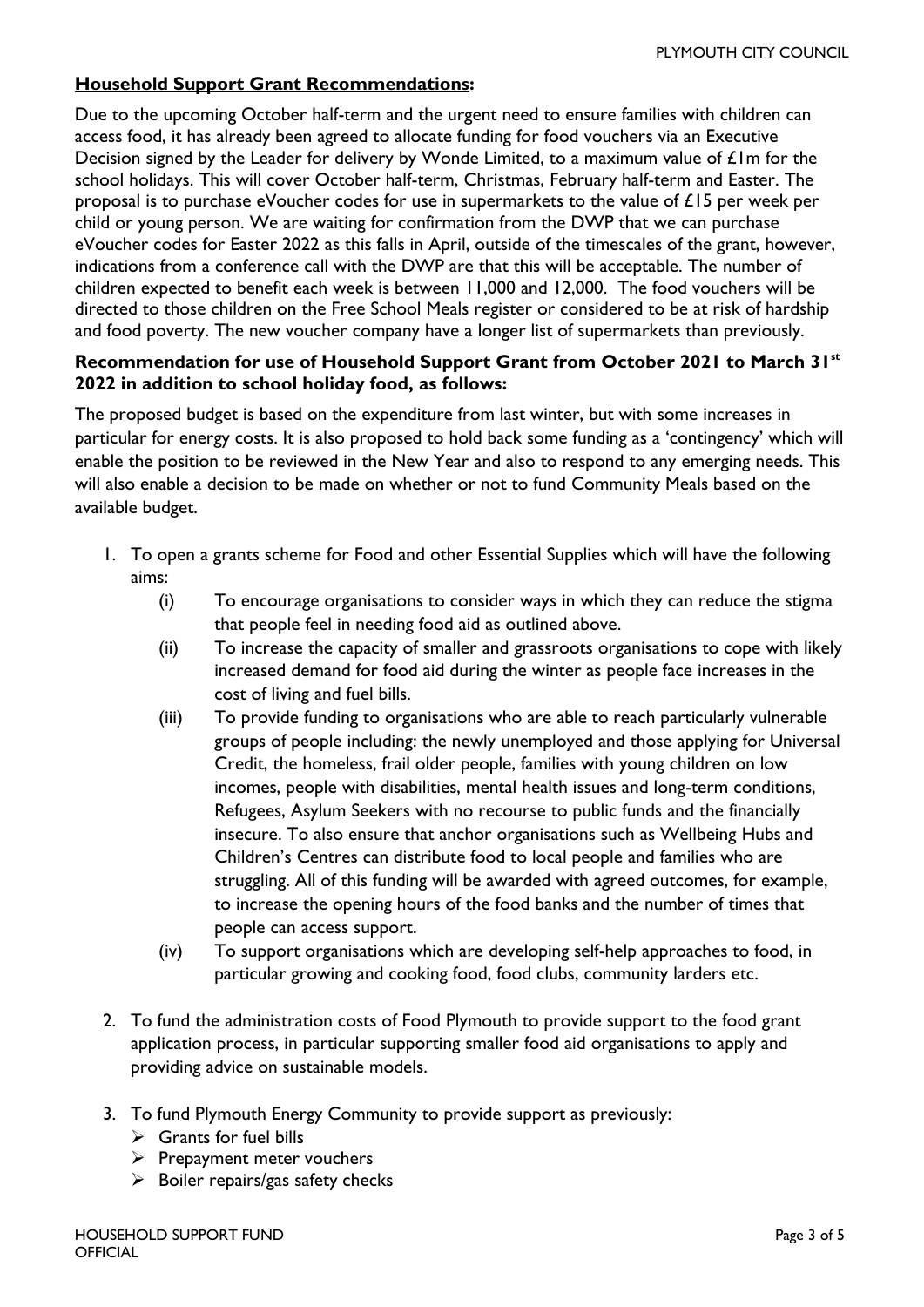- $\triangleright$  Winter warmth packs blankets, oil filled radiators etc. for distribution and for partners like the Red Cross, Covid volunteers, Children's Centres.
- 4. Carers Adults and Young Carers To fund winter warmth and essentials packs as a 'thank you' to adult and young carers and to keep their fuel bills down, to contain for example quilts, pillows, hot water bottles, clothing etc.
- 5. Community Connections Homeless and ASRs White goods and help with fuel debt to enable people to move on from B&B and temporary accommodation; help with emergency housing costs (rent) within the scope of the grant
- 6. Housing costs there is an element of the fund allocated to this and proposals will be worked up for how this will be used. It is unlikely that it can be used to top-up the Discretionary Housing Payments fund, but could be used for people who are not eligible to apply to that fund who have rent arrears.
- 7. Community Meals to be decided based on available budget

#### **Table 1. Household Support Grant - Breakdown of Funding**

#### **All of these budget figures are based on indicative costs and will be flexed up and down depending on emerging need**

| <b>Element</b>                                          | Funding $/ f$ |
|---------------------------------------------------------|---------------|
| Purchase of eVouchers for school holiday periods        | 1,050,000     |
| Food, Essentials, and Wider essentials Grants           | 208,000       |
| Housing grants (not eligible for DHP)                   | 60,000        |
| Community Connections – care leavers, homeless and ASRs | 20,000        |
| Carers                                                  | 30,000        |
| <b>Plymouth Energy Community</b>                        | 500,000       |
| <b>Community Meals</b>                                  | 25,000        |
| Contingency/unallocated                                 | 229,500       |
| Administration at 7.5%                                  | 172,300       |
| <b>Total</b>                                            | £2,294,800    |

## **Appendix 1: Grants Scheme**

#### **Eligibility**

Grants will only go to organisations not to individuals. Grants will be given to constituted groups, Charities and social enterprises who can provide food and essential items to individuals and families in need either through buying, storage or distribution; or who are providing sustainable approaches to food such as growing and cooking food

- a. Open to any organisation that can help to achieve the aims and objectives listed
- b. The organisation will need to be constituted, not for profit and have a bank account